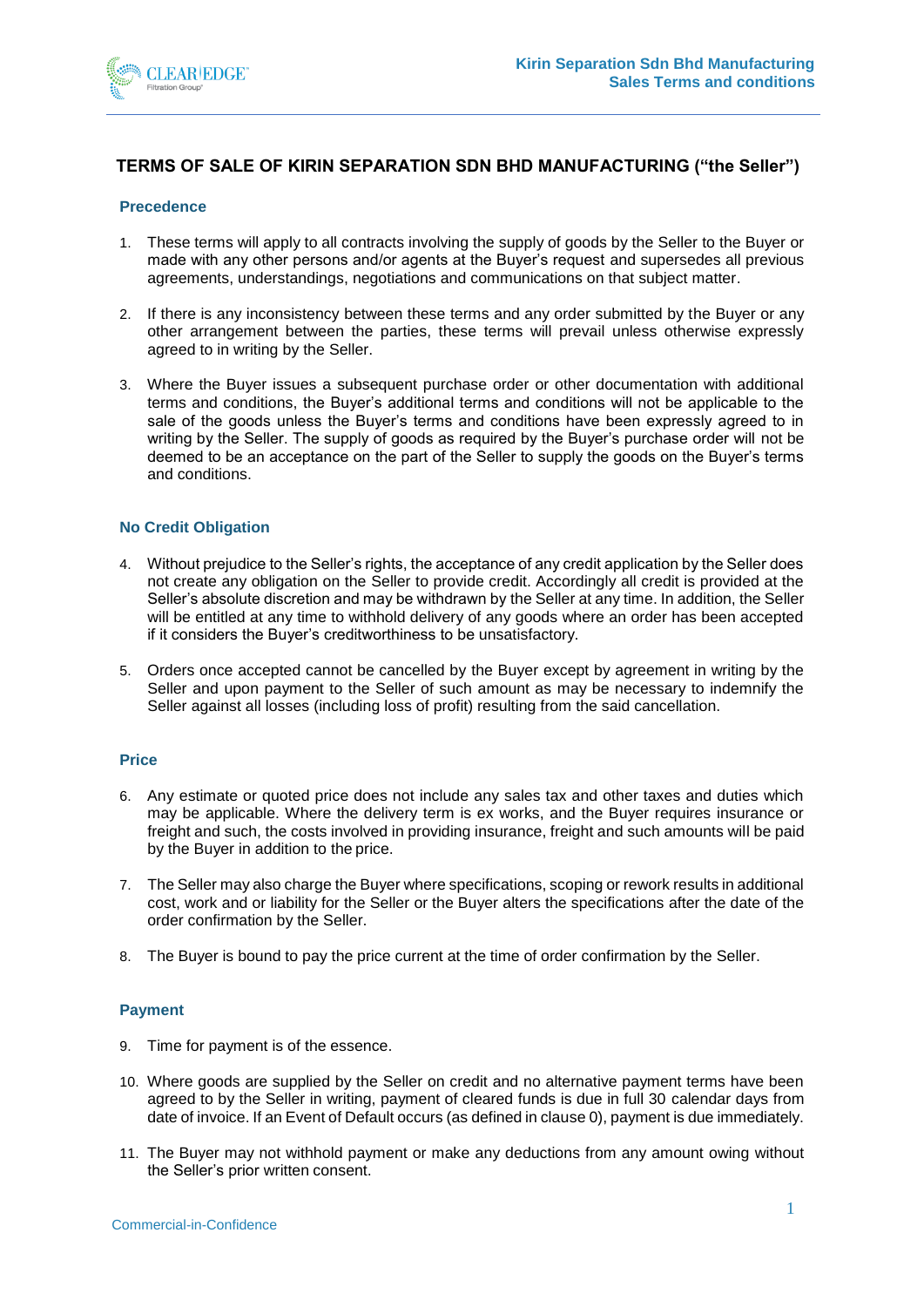

# **Delivery**

- 12. Delivery will be as per the delivery terms as confirmed by the Seller's order confirmation.
- 13. The Buyer shall inspect the goods forthwith on delivery. No claim for short or wrongful delivery, non-conformity with specification or other overt breach of contract will be valid or entertained by the Seller unless received in writing by the Seller within 14 days after date of delivery.
- 14. The Seller may deliver the goods by instalments where practical.
- 15. No goods shall be returned without the express written of the Seller. Goods specially made to the Buyer's specific requirements are not returnable. Where the Seller authorises the return of any goods, any freight or carriage incurred shall be for the account of the Buyer.
- 16. If the Seller fails to deliver the goods or makes defective delivery of part of the goods, the Buyer is not entitled to cancel the contract but will provide the Seller with 14 days' notice to rectify the delivery or defective workmanship.
- 17. Any time stated for delivery of the goods is a reasonable estimate only. The Seller is not liable for any delay in delivery or non-delivery of the goods caused by any factor beyond the Seller's reasonable control.
- 18. In addition to the Buyer's obligation to accept delivery of and pay for the quantity of goods ordered, the Seller may also in its discretion require the Buyer to accept delivery of and pay for +/- 10% of the quantity of rolled goods ordered and delivered.
- 19. If the Buyer refuses to accept delivery of any of the goods, the Seller may charge the Buyer for any additional costs incurred as a result, including storage and transportation costs.

# **Risks**

- 20. The risk of any loss, damage to or deterioration of the goods passes to the Buyer upon delivery as per the delivery terms set out on the Seller's order confirmation.
- 21. The Buyer will insure the goods for their full replacement value for the benefit of the Seller until ownership of the goods has passed to the Buyer.

#### **Ownership**

- 22. Ownership of the goods remains with the Seller and does not pass to the Buyer until the Buyer pays the full amount owing for the goods and any other moneys owing by the Buyer to the Seller.
- 23. While ownership of the goods remains with the Seller:
	- 23.1 The Buyer must store the goods in accordance with the Seller storage specifications, in its original packaging, away from direct sunlight, properly segregated and stored in-doors and clearly identify them as belonging to the Seller.
	- 23.2 The Seller authorises the Buyer in the ordinary course of business to use the goods or to sell them but only where the Buyer is an approved Seller's agent. This authority is revoked from the time that an Event of Default occurs or the Seller notifies the Buyer in writing that this authority is revoked.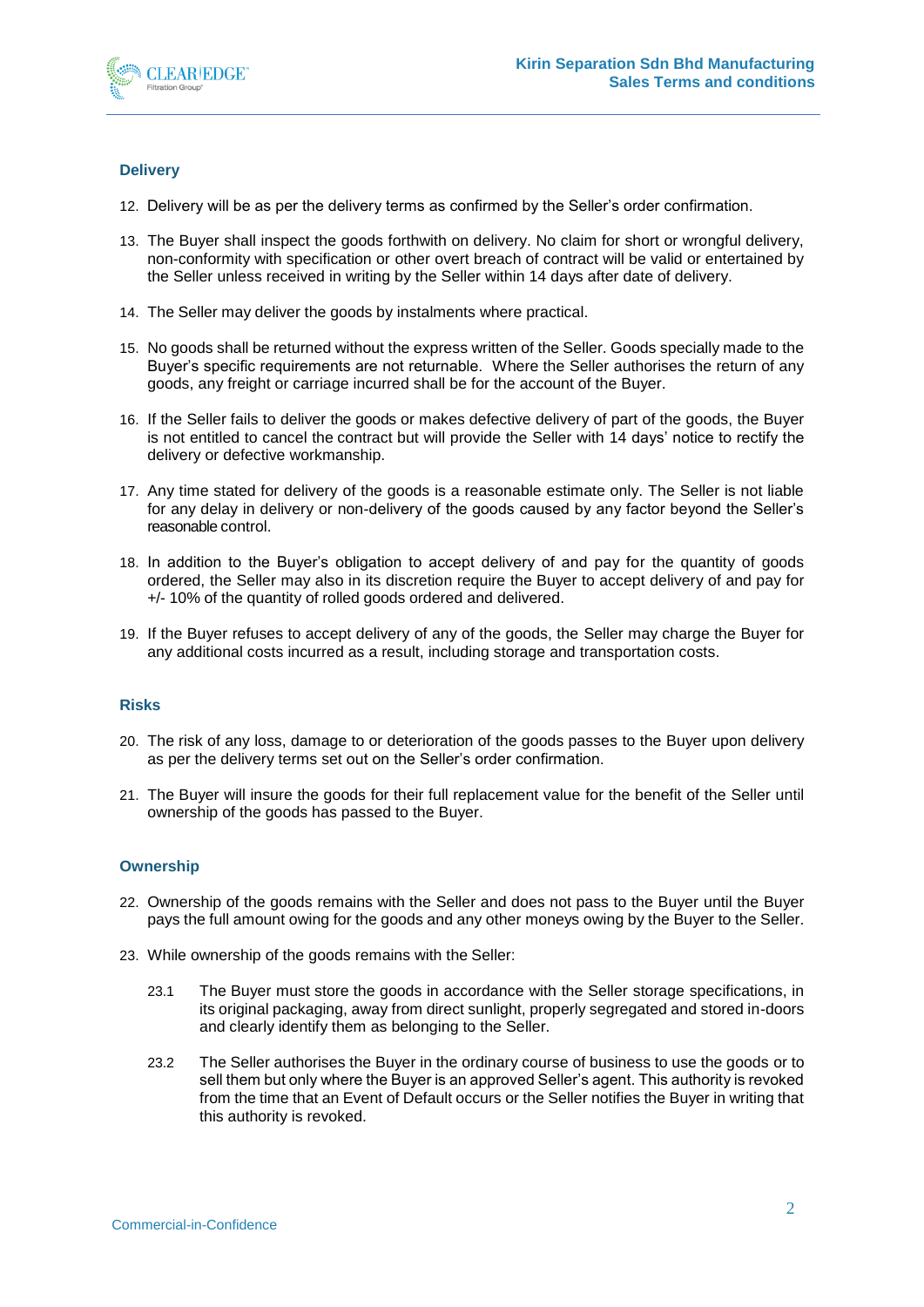

- 23.3 If the Buyer has not paid in full for any goods by the due date, the Seller or its agents may enter the premises where any goods are stored and remove them. The Seller shall not be responsible for any damage caused in entering and removing the goods. The Buyer is liable for all costs incurred by the Seller in entering and removing the goods. The Seller may resell, where practical, any of the goods and apply the proceeds in reduction of the debt owed by the Buyer to the Seller.
- 24. If the Buyer resells or uses the goods before ownership of the goods has passed to the Buyer, the proceeds of such sale or use shall be received and held by the Buyer in trust for the Seller in such portion of the proceeds that does not exceed the Buyer's indebtedness to the Seller. The Seller may at any time by notice in writing require the Buyer to pay to the Seller the proceeds of the sale or of the use of the goods already received and/or used by the Buyer.
- 25. The Seller reserves the right to audit the Buyer's records to determine that all payments received and made has been done in a correct and timely manner.

#### **Warranty**

- 26. Subject to compliance by the Buyer to the Seller's Storage Specifications, the maximum defect correction period will be twelve (12) month's from the date of delivery of the goods in accordance with the delivery terms as set out in the Seller's order confirmation.
- 27. For purposes of these terms, "defect" or "defective" means any defective aspect of the goods not in accordance with these terms, or any damage, deficiency, fault in workmanship of the goods directly caused by the Seller. Defective does not mean or include any inadequacy in design, performance or any intended purpose not agreed to expressly in writing by the Seller or failure by the Buyer to comply with the Seller's Storage Specifications.
- 28. Save as set out in these terms and in any written warranty provided by the Seller to the Buyer, the Seller gives no warranty in respect of the goods or any services to which these terms apply and all conditions and warranties expressed or implied by statute, common law, equity, trade custom or usage or otherwise howsoever are excluded to the maximum extent that such exclusion is permitted by law.

## **No Guarantees**

- 29. The Seller, to the fullest extent permitted by law, accepts no liability for any claim by the Buyer or by any other person including any claim relating to or arising from any conditions, warranties or representations as to fitness or suitability for any purpose, merchantability or otherwise whether express or implied by law, trade custom or made by any agent or representative which are not expressly confirmed by the Seller in writing. The Buyer agrees to indemnify the Seller against any claim by any other person against the Seller.
- 30. No statement description information or warranty condition or recommendation contained in any catalogue price list, advertisements or communication or made verbally by any of the Agents or employees of the Seller shall be construed to enlarge vary or over-ride in any way, any of these conditions.
- 31. Nothing in these terms is intended to have the effect of contracting out of the provisions of any fair trading legislation or consumer guarantees legislation except to the maximum extent permitted by those legislations and these terms are to be modified to the extent necessary to give effect to that intention.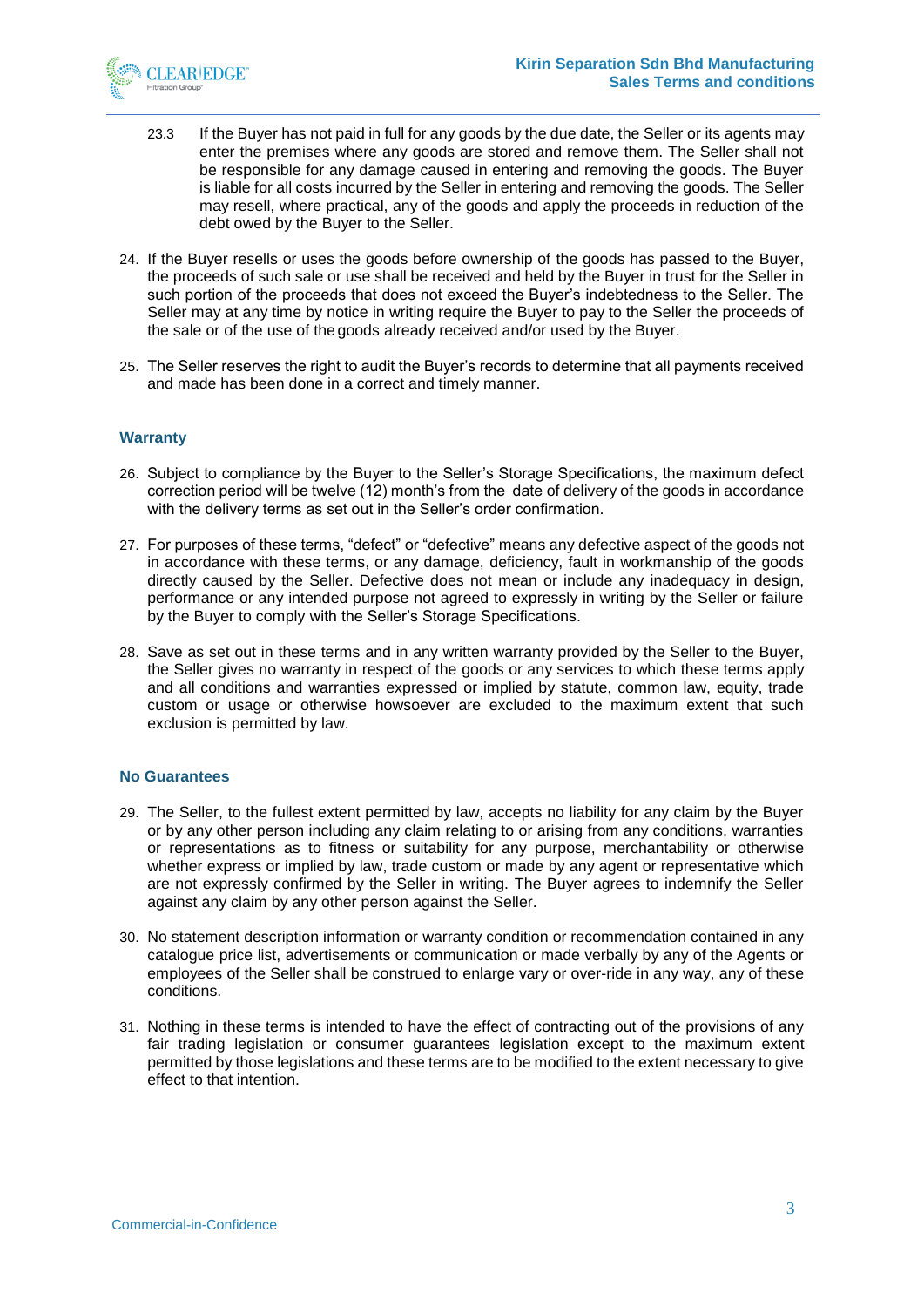

#### **Intellectual Property**

- 32. The Buyer warrants that the use by the Seller of any designs or instructions supplied by the Buyer will not infringe the patents, trademarks, designs or copyright of any other person and the Buyer agrees to indemnify the Seller against any claim relating to or arising from the infringement of any such intellectual property of any other person.
- 33. The Buyer shall indemnify the Seller against all costs claims and damages incurred or threatened arising out of any alleged infringement of patents, trademarks or copyright occasioned by the manufacture or sale of the Goods made to the specifications or special requirements of the Buyer.
- 34. The Buyer acknowledges and agrees that nothing in these terms grant the Buyer any Intellectual Property Rights or any rights in any Intellectual Property owned, licensed or paid for by the Seller.

## **Default**

- <span id="page-3-0"></span>35. If an Event of Default occurs, the amount owing for the goods shall immediately become due and payable notwithstanding that the due date for payment has not arisen.
- <span id="page-3-2"></span>36. If the Buyer does not pay to the Seller the price for the goods by the due date, the Seller may do one or more of the following:
	- 36.1 Suspend its performance of or cancel any contract between the Seller and the Buyer;
	- 36.2 Withdraw any previously agreed credit, discounts or special terms;
	- 36.3 Charge interest at the Interest Rate (as defined in clause [0\)](#page-3-1) (plus sales tax or other taxes and/or duties) from the date on which payment became due until the date the Seller receives payment in full.
- 37. For the purpose of these terms, an Event of Default means:
	- 37.1 The Buyer fails to pay the Seller for the goods by the due date; or
	- 37.2 The Buyer commits an act of bankruptcy; or
	- 37.3 If the Buyer is a company, the Buyer has resolved or the Buyer or any of its creditors has applied to liquidate the Buyer, the Buyer becomes insolvent or a receiver or manager is appointed in respect of any part of its assets or business; or
	- 37.4 The Seller has reasonable grounds for believing that any of the events described in this clause are about to occur.
- <span id="page-3-1"></span>38. For the purpose of clause [0,](#page-3-2) "Interest Rate" means a rate per annum equal to 3% above that charged, or which would be charged, to the Seller by the Seller's principal banker from time to time during the relevant period.

#### **Force Majeure**

39. The Seller shall be entitled at its option to determine, delay or cancel delivery or reduce the amount delivered, notwithstanding anything to the contrary herein contained, and the Seller shall not be liable in or for any damages for any breach or non- observance of any of its obligations contained herein which results from or is caused by reason of or on account of any circumstances beyond its control, including (without prejudice to the generality of the foregoing) acts of god, natural hazards occurring outside human control, acts of the public enemies, revolution, rebellion, insurrection, military or usurped power, riots, civil commotions, strikes, lock outs or other industrial disputes or disturbances, confiscation, expropriation, requisition or transfer by or under the order of any government, public or local authority, or any inevitable accident, or any combination of these circumstances.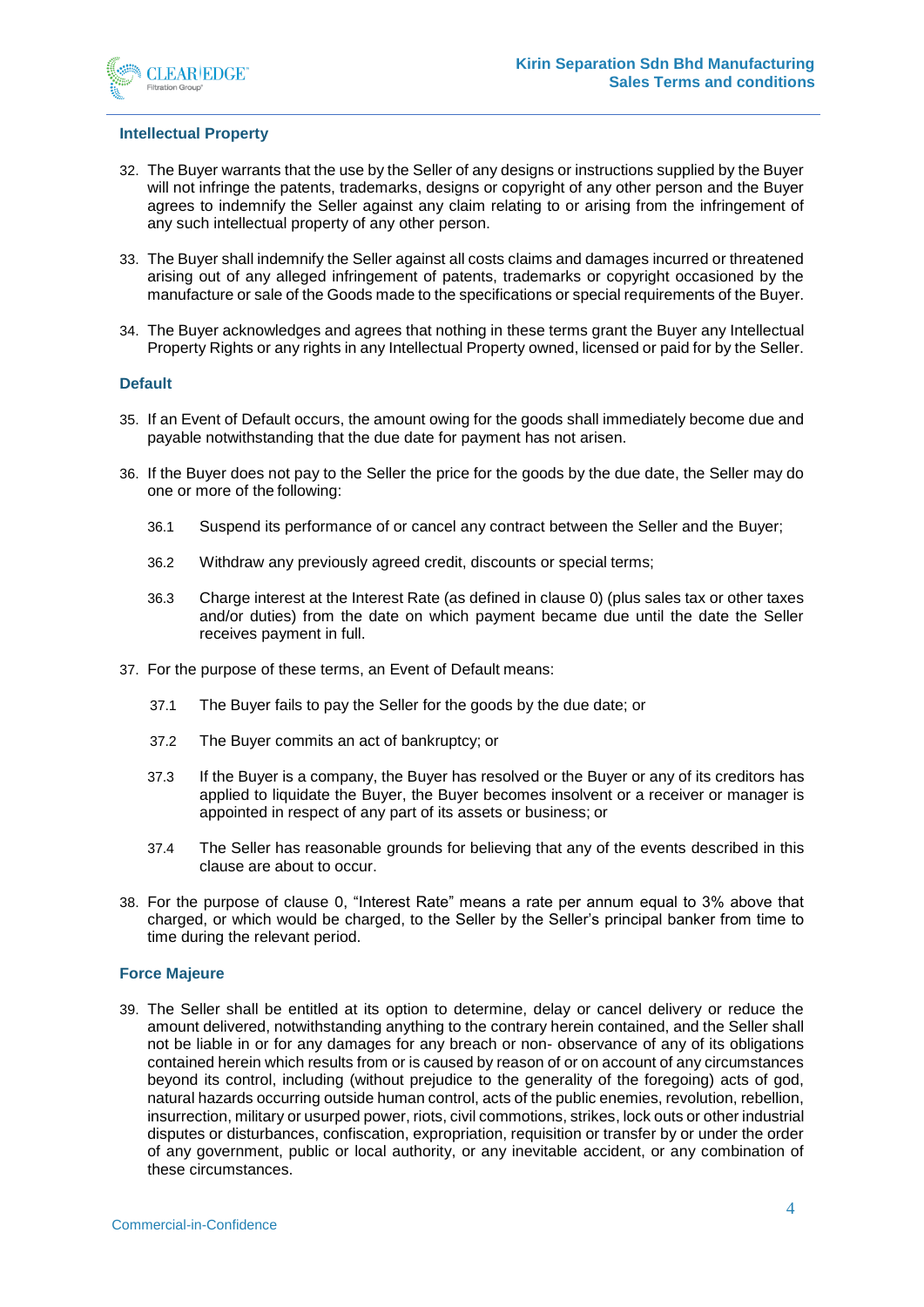

## **Limitation of Liability**

- 40. Without limiting this clause, the Seller's liability to the Buyer or any other person under any claim shall not exceed the price of the goods or the cost of repairing or replacing the goods, whichever is the lesser.
- 41. The Seller shall not be responsible, obligated, or liable for any injury or damage resulting from an application or use of its goods, either singly or in combination with other products. The Seller's sole liability for breach of warranty or any other claim shall be limited to repair or replacement of the goods or return of the purchase price, at the Seller's sole option.
- 42. The Seller shall not be liable for damages, including but not limited to consequential, incidental, punitive, loss of profit, liquidated or special damages arising out of or in connection with the delivery, use or performance of the goods or arising out of acceptance of these terms.
- 43. The Buyer shall indemnify the Seller against all liability, cost, or expense that may be sustained by the Seller because of any loss, damages and/or injury arising out of or in connection with the Buyer's use of the goods.

## **Confidentiality**

- 44. The Buyer agrees that it may be given access to, or come into possession of, confidential information of the Seller which information may contain details about the employees, customers and suppliers, trade secrets, proprietary data, information regarding price sensitivity, market position, finances, operations, strategies, business plans, products, services, agreements and transactions, the Seller's intellectual property and/or other information that is specifically designated in writing as confidential of the Seller.
- 45. Any drawings, illustrations, confidential information and specifications prepared by the Seller in reply to the Buyer remain the property of the Seller and must not be communicated to any third party without the Seller's previous written permission. The Buyer hereby undertakes that it shall not discuss any information contained herein with any third party without the prior written consent of the Seller. Any drawings and illustrations prepared in connection with the supply of the goods or contained in the Seller's price list, are not binding as to dimensions or details unless it is specifically stated on such drawings or illustrations that dimensions or details are binding.
- 46. Any confidential information of the Seller remains the property of the Seller and the Buyer may not make it public at any stage and will ensure that it will be kept confidential even after termination of the supply of the goods.
- 47. The Buyer may only disclose the Seller's confidential information as required by law. In the event where the Buyer is obligated to disclose any of the Seller's confidential information under this clause, the Buyer will immediately notify the Seller of the disclosure and the full extent of the confidential information disclosed.
- 48. In the event of a breach of the Buyer's confidentiality obligations, the Seller is entitled to will initiate, without delay legal action for damages plus an injunction against the Buyer, whether or not the Buyer directly or indirectly benefitted from the breach or not.
- 49. These confidentiality obligations continue to apply after these terms end and, if requested by the Seller, the Buyer must immediately must:
	- 49.1 return or destroy the Seller's confidential information and delete any electronic copies saved on its computers; and
	- 49.2 immediately provide the Seller with a written declaration to the effect that it has complied with its obligations under this clause.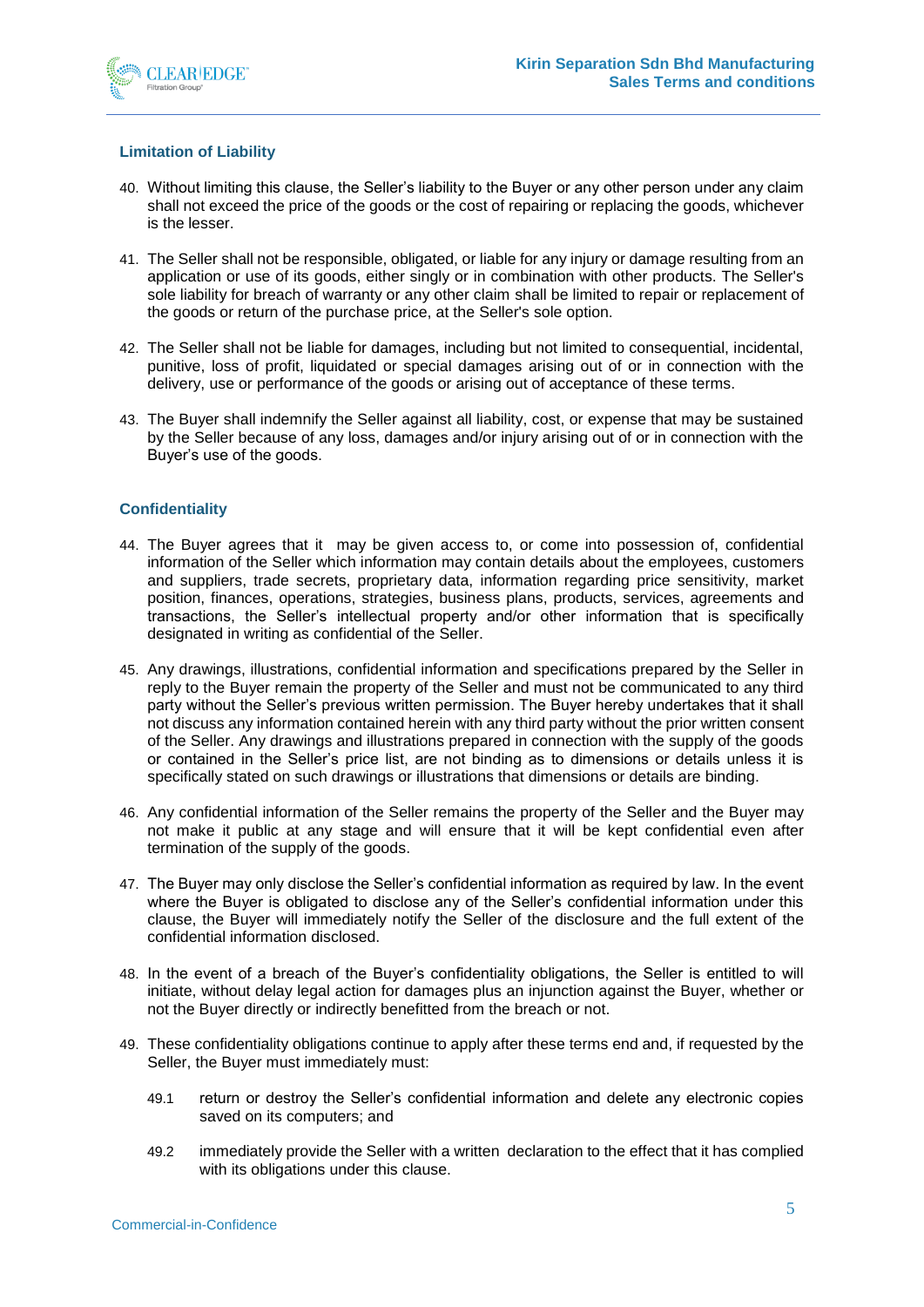

## **Storage Specifications**

- 50. The goods must be stored in accordance with the Seller's Storage Specification as set out below and as detailed in the Supplier's order confirmation:
	- 50.1 The goods must be kept in its original sealed packaging, including any cardboard or wooden box packaging provided;
	- 50.2 Storage must be in a safe and secure environment, free from any exposure to external damage, contamination and/or exposure to rodents, pests and feral animals;
	- 50.3 The goods must not be exposed to strong temperature and humidity fluctuations;
	- 50.4 Ideal conditions for transportation are between +5°C and 30°C and 55%-60% relative humidity;
	- 50.5 Extreme temperature conditions must be avoided, either direct heart (exceeding 50°C) as goods may become softened or cold conditions (lower than 5°C) as the goods may become brittle and prone to flex fatigue;
	- 50.6 Ideal storage conditions are +23°C and 50% relative humidity (standard climate according to DIN EN ISO 139);
	- 50.7 Once the goods are opened for installation, the goods must be installed in process quickly and the opened goods must not be exposed to the environment for excessive periods (e.g. exposure to the environment for longer than 8 hours);
	- 50.8 The goods must not be subjected to sub-zero temperatures. Where the goods have been exposed to sub-zero temperatures, it should be brought back to ambient temperatures for at least one hour before use;
	- 50.9 Avoid exposure to direct sunlight / UV light;
	- 50.10 Avoid exposure to noxious gases and reducing agents;
	- 50.11 Avoid exposure to moisture;
	- 50.12 Care must be taken when using material handling equipment with internal combustion engines as the goods may be flammable.

### **Arbitration**

- 51. The Parties will attempt in good faith to resolve any dispute, controversy or claim arising out of or in relation to this these terms through negotiations between the senior management of each party with authority to settle the relevant dispute.
- 52. If the dispute cannot be settled amicably within thirty (30) days from the date on which either party has served written notice on the other of the dispute then the matter will be referred to arbitration. Where a dispute cannot be settled amicably, all disputes arising out of or in connection with these terms and/or supply of the goods shall be submitted to the Kuala Lumpur Regional Centre for Arbitration and shall be finally settled under the Rules for Arbitration of the Kuala Lumpur Regional Centre for Arbitration by one or more arbitrators appointed in accordance with the said Rules in effect at the time of applying for arbitration.
- 53. All arbitration proceedings will be completed in English.
- 54. The arbitral award is final and binding upon both parties.